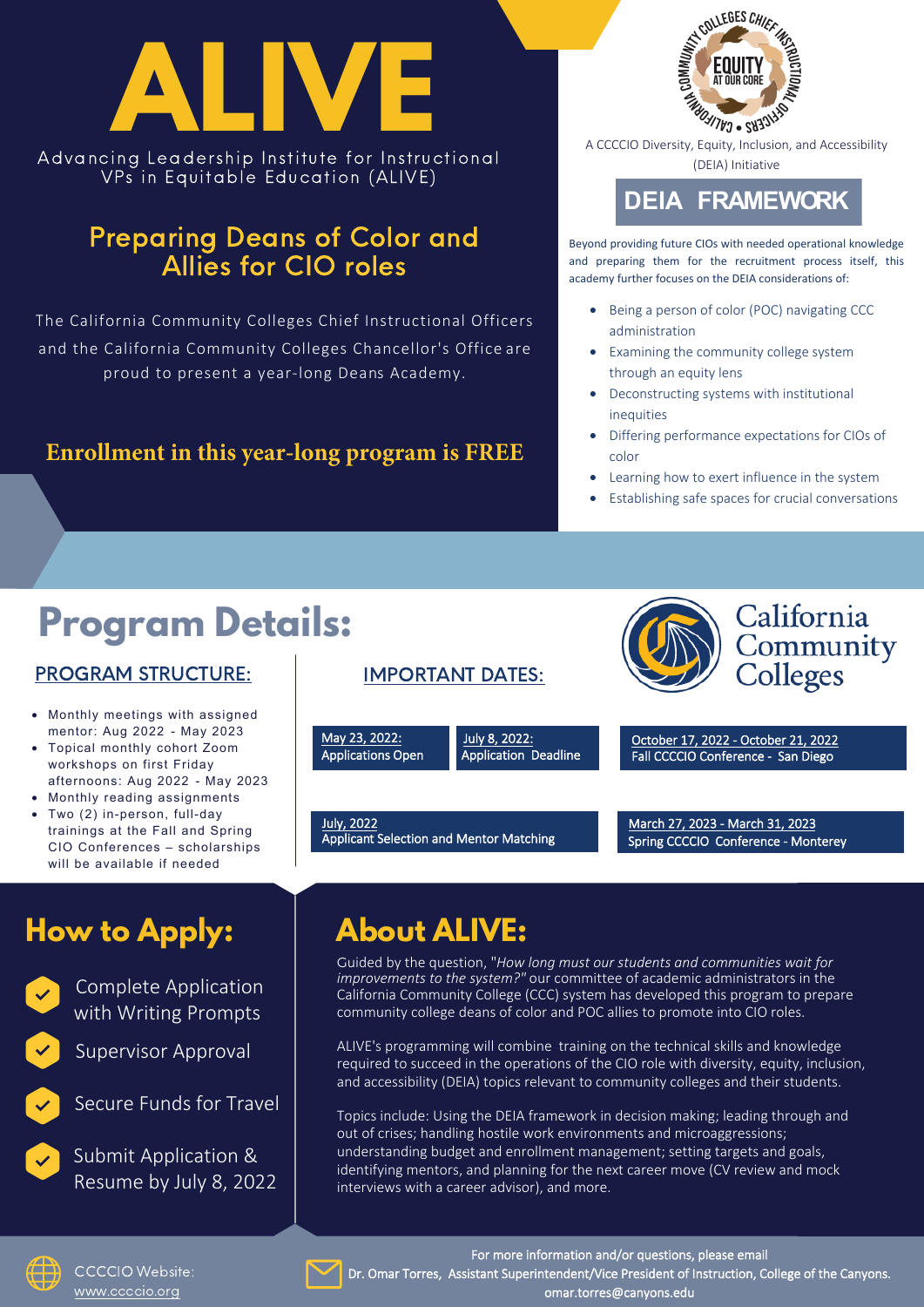

# Advancing Leadership Institute for Instructional<br>VPs in Equitable Education (ALIVE)

#### **ALIVE Application Supplement:**

#### **Overview and Funding**

ALIVE is a year-long program designed to develop and promote deans of color and allies into the Chief Instructional Officer's (CIO) role. Conference fees and participation in the ALIVE sessions during the fall and spring CIO conferences are free, but participants should secure funding from their institutions for travel and hotel costs. Scholarships are available for participants who are not able to secure funding for travel and hotel costs.

#### **Attendance Obligations**

- 1. Monthly meetings with an assigned mentor: August 2022 May 2023
- 2. Monthly cohort Zoom workshops on first Fridays, 1pm 3pm: August 2022 May 2023
- 3. Monthly reading assignments
- 4. Two mandatory in-person, multiple day trainings at the fall and spring CIO conferences

#### **Application Information**

The ALIVE academy is geared toward deans of color and allies seeking to advance; however, instructional directors and other managers are welcome to apply.

Please email Cyndi Trudeau at **cyndi.trudeau@canyons.edu** the following items:

#### 1. **Application**

- a. **Writing Prompts**
	- i. **What do you hope to gain from participation in the CCCCIO ALIVE Deans Academy? (500-word limit)**
	- ii. **What are your short-term and long-term career goals? (300-word limit)**
	- iii. **Please identify the areas or skills you most want to improve during the Deans Academy. (30[0-wor](https://docs.google.com/forms/d/1i8HjX9fLyqjhkyyN27NzKkJG60aMDnrPXPnGHplBEW8/viewform?ts=60949614&edit_requested=true)d limit)**
- 2. **Resume**

*The application deadline is July 8, 2022*